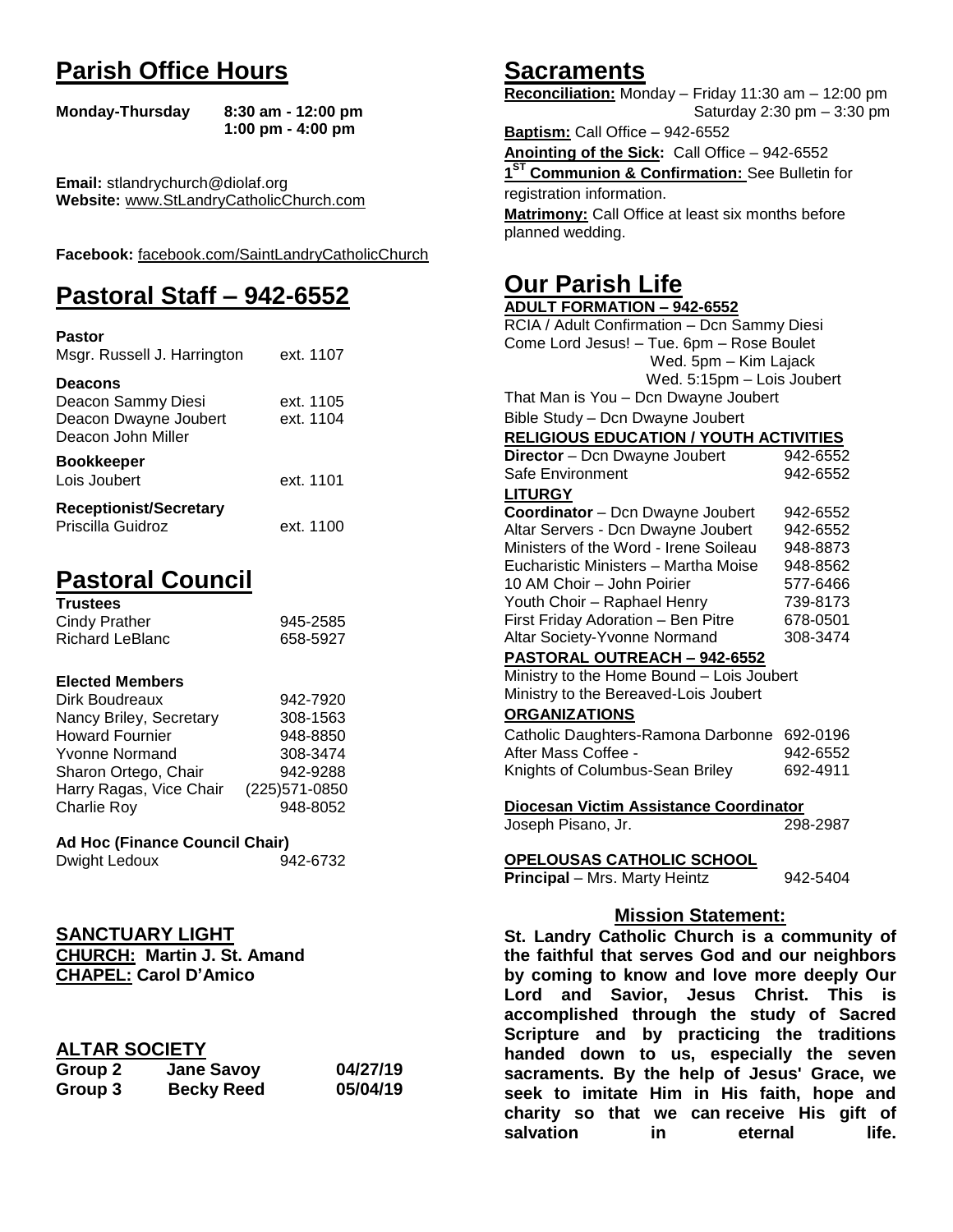# **Volume 68, No. 16 –***Easter Sunday***– April 21, <sup>2019</sup>**

### *From the Desk of Msgr. Harrington…*

"Why do you seek the living one among the dead? He is not here, but he has been raised." Death steals our joy. It can be the death of a loved one, some tragedy cast upon someone else's shore, the inevitability of our own death or even the daily assault of our mortality – death steals our joy. This uninvited guest shadows us throughout our lives and reminds us of our fragility and fleetingness. We often say that someone has 'passed away' when referring to a loss of life. We are passing through this life, journeying until we pass away on to a different plain, a different home. That passing is what steals our joy, if even for a moment.

It is much too easy for us to reside in sorrow, to dwell in the land of gloom. It is much too easy for us to want to cling to the vestiges of this home rather than set our gaze toward the eternal home. The need to grieve is necessarily a holy part of the process of dying and facing death, a grace of mourning; we know this to be true. To mourn is to release the sadness that lodges in our being, but it cannot become our way of life. We cannot live in the tomb. The great stone has been rolled away. Light has now shattered the darkness. Sin has been conquered. Death has been vanquished.

When the two men in dazzling garments appeared before Mary Magdalene, Joanna, and Mary the mother of James and the others who were bringing spices to the tomb, they challenged these women to no longer seek Jesus among the dead. He had been raised. He was not there in the way they expected. He was not there in the horror they were anticipating. They were going to mourn and keen over the broken body of the one they loved and served. They were preparing to wallow in grief and unutterable pain before the inconsolable disappointment of the master's death. Three years they had loved this man, dedicated their whole lives to him, followed him, even to his death. Their lives ended with his. But he was not there.

"…he has been raised." Such simple words that shatter and scatter like shards the expectations of death. The broken is no longer present. The destroyed is no longer lingering. Death has not endured. Life has not only prevailed, but grown in strength and power. The incalculable power/energy of the Father's love for His son not only resurrected Jesus from the dead but transformed the face and texture of His own creation. The mortal is now invited into the wonder of immortality with the Father. Jesus' resurrection empowers us to 'pass away' from the old creation into the new creation. Death can no longer steal our joy forever. If Easter promises us anything, it promises us joy, unbridled joy. New life is all around us and in us.

The resurrection is the Father's new-creation, transformed from death to life by His creative, dynamic Word. He changes His creation to be filled life and love. The cross of the beloved Son becomes the new tree of life. The forbidden fruit that led to death and rejection is replaced with the wine and bread, poured and broken out of eternal love. This wine and bread , the blood and body of the one who saves us. He feeds and sustains us on our journey in this new creation until we are one with Him in the eternal creation, the Father's embrace.

Easter invites us not to seek life among the dead, but to look within ourselves and each other to the presence of the transforming power of the Father's love and joy, the resurrected Christ! Have a Happy Easter!

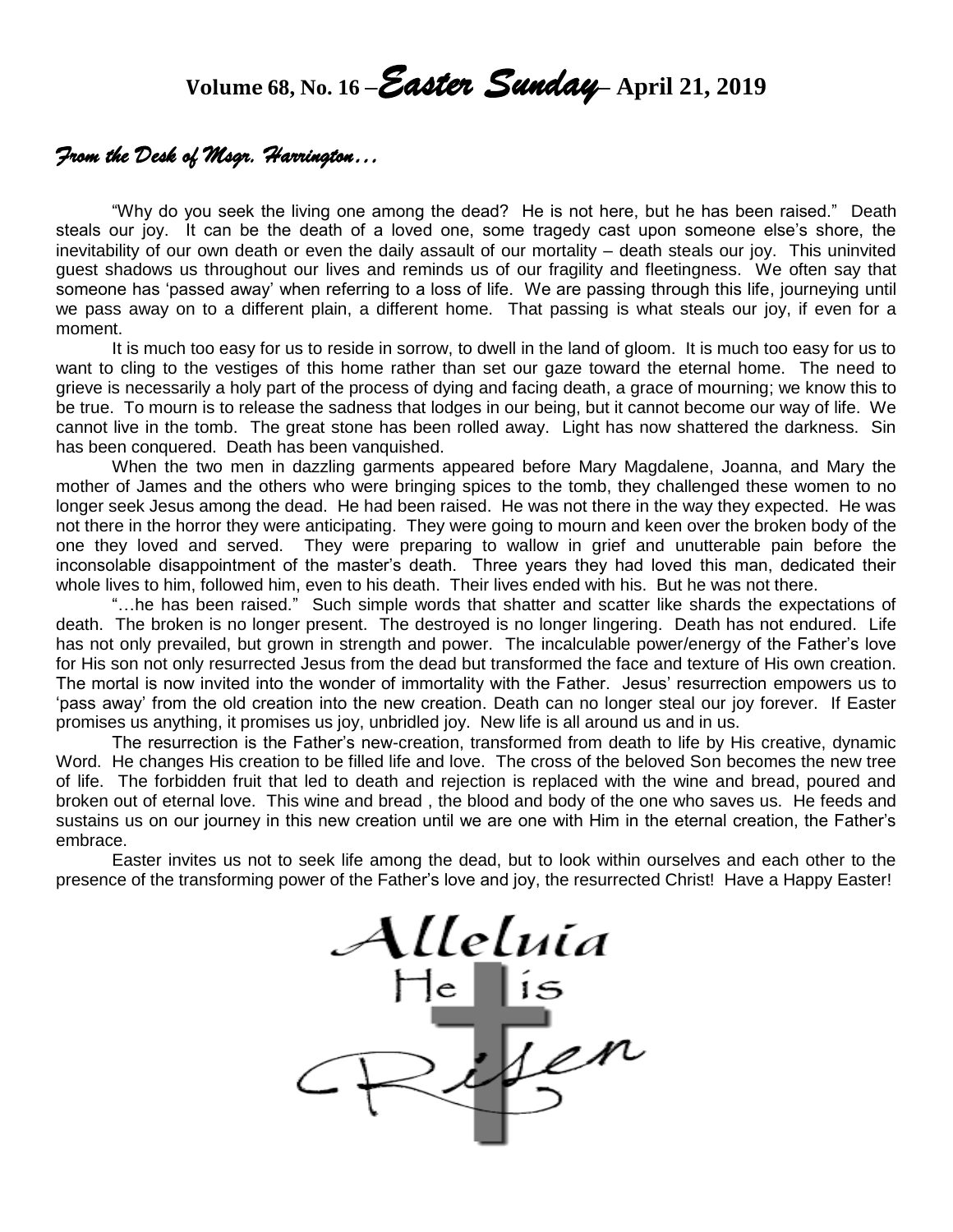#### **POPE FRANCIS' INTENTIONS –**

**April - Doctors and their Collaborators in War Zones -** For doctors and their humanitarian collaborators in war zones, who risk their lives to save the lives of others.

## **OFFERTORY COLLECTIONS –**

#### **April 21, 2019**

| <b>REGULAR</b>                  | \$9956.52 |
|---------------------------------|-----------|
| <b>GOAL</b>                     | \$9000.00 |
| Maintenance & Repair Fund       | \$105.00  |
| <b>Bishop's Services Appeal</b> | \$1214.00 |
| Poor / Needy                    | \$344.00  |
| <b>Maintenance Endowment</b>    | \$20.00   |
| <b>Easter Flower Fund</b>       | \$175.00  |
| <b>Holy Land</b>                | \$10.00   |
| $\sim$                          |           |

Thank You for Your Generosity!

#### **Special Collection**

**04/21/19** – Catholic Home Mission **04/28/19** – OCS Foundation

#### **REMINDERS FOR THE WEEK**

**Sun. – 04/21 3:30pm** NO Confirmation Class

#### **Mon. - 04/15 OFFICE CLOSED**

| 10:00am | NO Bible Study            |
|---------|---------------------------|
| 5:45pm  | Rosary @ Lafleur Monument |

**Tue. - 04/16** 

**6:00pm** Come, Lord Jesus!

# **Wed. - 04/17**

| 6:00am | TMIY              |
|--------|-------------------|
| 5:00pm | Come, Lord Jesus! |
| 5:15pm | Come, Lord Jesus! |

- **Thu. - 04/18**
- **Fri. - 04/19 – Office Closed**

#### **Sat. - 04/20**

**8:00am** Mass in Valentin Hall

#### **ARE YOU A REGISTERED PARISHIONER?**

**Please don't take for granted that you are registered in the parish just because you attend Mass here. Census Forms are available at the back of church or by calling or coming by the office during business hours.**

#### **READINGS FOR FAITH SHARING Easter Sunday**

**Acts 10:34a, 37-43** Peter is an eyewitness: The Lord is risen.

**Psalm 118** "This is the day the Lord has made; Let us rejoice and be glad."

**Colossians 3: 1-4** All who are baptized, set your hearts in heaven.

**John 20:1-9** Three witnesses, Mary,

Peter, and John, respond to the empty tomb.

Today we hear the joyous news from Saints Peter, Paul, and John, each of them attesting to the Easter event. Saint Peter, speaking to a group of non-Christians, testifies to Christ's life, death, and resurrection. Saint Paul writes to the Colossians and the Corinthians about what they should do in the light of Jesus' resurrection. Saint John, in writing the Gospel, tells of the first disciples finding the empty tomb on Sunday morning. As we listen, may we sense the joy and wonder of these first witnesses.

#### **PRAY FOR OUR SEMINARIANS**

| St. Thomas More, Eunice   |
|---------------------------|
| St. Thomas More, Eunice   |
| St. John. Melville        |
| Sacred Heart of Jesus, VP |
|                           |

Father, in your plan for our salvation you provide shepherds for your people. Fill your Church with the spirit of courage and love. AMEN.

#### **PRAY FOR A PRIEST EACH DAY**

| <b>Sunday, 04/21</b> | Fr. Hebert Bennerfield      |
|----------------------|-----------------------------|
| <b>Monday, 04/22</b> | Fr. Lloyd Benoit            |
| Tuesday, 04/23       | Fr. Paul Bergeron           |
| Wednesday, 04/24     | Fr. Conley Bertrand         |
| Thursday, 04/25      | <b>Fr. Kenneth Bienvenu</b> |
| <b>Friday, 04/26</b> | <b>Fr. Paul Bienvenu</b>    |
| Saturday, 04/27      | Fr. William Blanda          |

Eternal Father, we lift up to You, these and all the priests of the world. Sanctify them. Heal and guide them. Mold them into the likeness of Your Son Jesus, the Eternal High Priest. May their lives be pleasing to You. In Jesus' name we pray. AMEN

#### **AFTER MASS SOCIALS**

**Each Sunday, following the 8am and 10am Masses we gather in the South Sacristy of the church for coffee & donuts and FELLOWSHIP! Everyone is welcome! Please use the outside entrance near the southeast corner of the church. Please do not enter through the sanctuary.**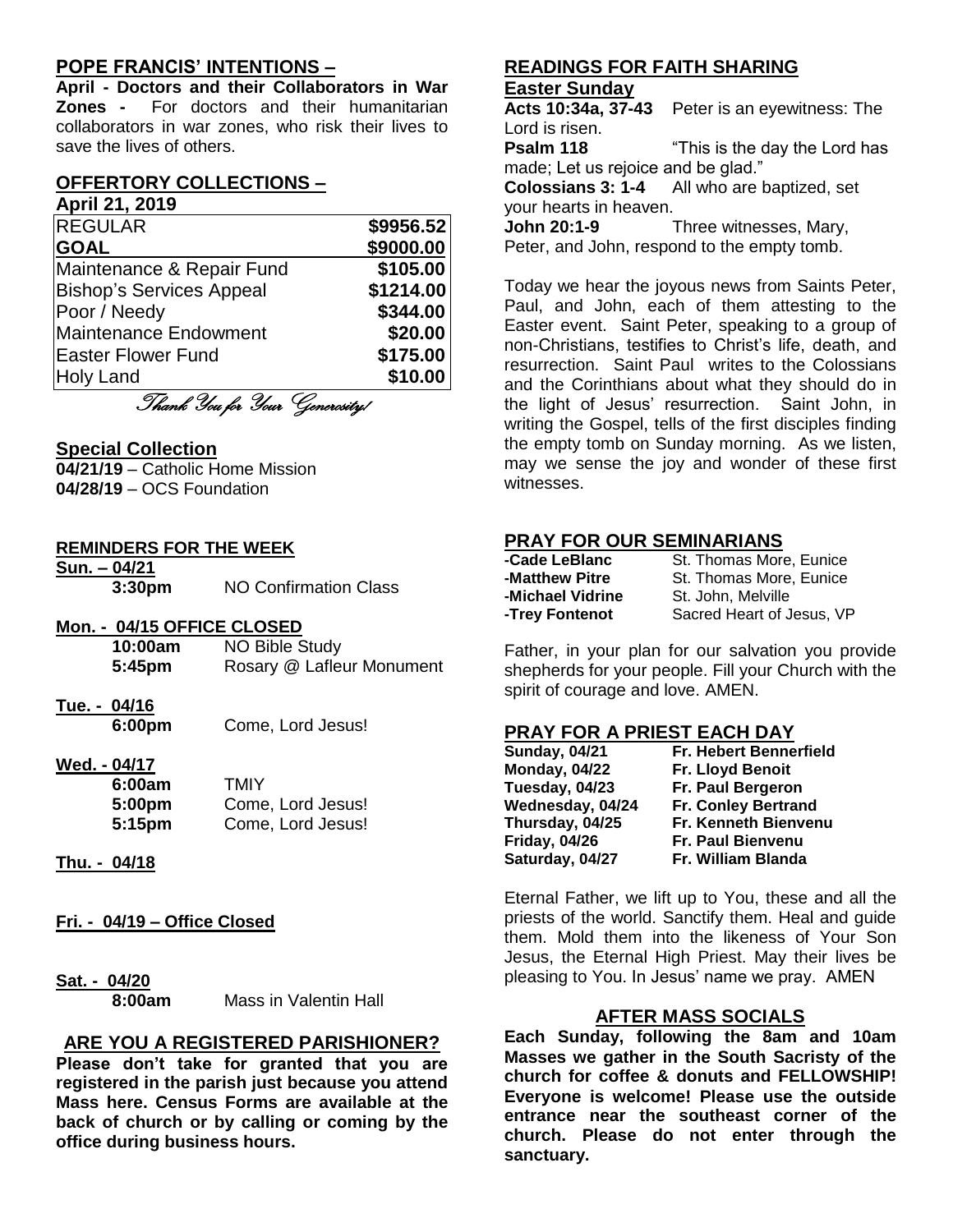#### **MASS INTENTIONS**

#### **Saturday, April 20**

**8:00pm** Special Intention; Norris Leger, Toby & Winnie Lalonde & Family; Wayne, Jeanette & Jonathan Lalonde; The family of Wm. & Dorothy Hatch; Barbara Burleigh Thibodeaux; Carolyn M. Bertrand; Norris Leger, Toby & Winnie Lalonde; Robert (Bob) Chachere; Souls in Purgatory; Vivian Deshotel; Murphy Allen Lanclos, Sr.; Leonce Lalonde Jr.; Nola Guidroz; Come, Lord Jesus Groups; Janette Sylvester; Anna Lois Joubert; Mercedes A. & Scott A. Henry; Tony & Verlie Terracina; Lee & Beverly Faul & Mark Capone Jr.; Gloria Soileau Cortez; Armand & Jeanne Bellard; Adrienne LaHaye Family; Claiborne & Cecile Ryder; Guise Tran Ho; Raymus, Mary, Beedy & Geraldine B. Herpin; John Tran Dinh Chau; John Truong Si Can; Anna Tran Thi Tan; Yves & Gloria Cortez; Mata Nguyen Thi Nho; The Sick & Dying; Hoffman Family; Nelma & Bill Robinson & Family; Orphan Souls; Arthur Wyble; Anna Nguyen Thi Dau; Phero Nguyen Nghi; Anna Tran Thi Diem; Phanxieh Tran Ho; Alton, Elizabeth & Vernon Joubert; Mona Raye Ardoin Vizinat; Leonce Lalonde Jr.; The family of Charles & Mercedes H. Going

#### **Sunday, April 21**

**08:00am** Bernel, Arthur & Eva Fontenot; Martin Sr., Angela, Martin Jr. & Wilda Cosgrove; Youle, Therese & John Ray Fontenot and Martin J. St. Amand; Danny & Anna Richard; Louis Fay; Louis & Emma Brown & Family; Velta Dupre Bajat; Ernest & Basilese Fontenot & Family; Joseph & Gladys Devillier; Jerick Daniel Peck; Lloyd Arnaud & Hilary Dupre Families; Luma Paul Beaugh; John & Mable Beaugh; Alfred Octave Pavy; M/M John, John Jr., Jacob & Michael FaKouri; Elvin & Ena Ortego; Scotty

Speyrer; Special Intention; Jackie Harbour; Clayton & Eula Soileau & Mayance Dupre; Grace Soileau & J. D. Janise; M/M Juan Brignac & Family; Beedy & Hazel Herpin: Chad & Louise Pilgreen; John & Dona Clary; Clem & Estelle Hebert; Alphonse & Martha Clary; Aubrey & Maeise Deshotel, Sr.; The Sick & Dying

**10:00am** M/M Emillian Bodin & Joyce Lagrange; Hushel Bordelon; Malcolm "Slick" & Margaret Martin; Clyde & Ruby Pitre; Roy & Justine L. Elder Family; Junior, Loretta & Stephen (BD) Hargroder; Drucella F. Harper; Conrad O. Martin Family; Alfred Octave Pavy; Bobbie Mouton; Winnie, Steve, Ronnie, Dusty Ardoin; Kossuth Doucet Family; William "Billy" H Jarrell, Jr.; Lawrence Kelly & Darius & Zetta Deville; M/M Luke Baquet; Rosie & M/M Fred Wyble; Gregory Wade; Steve Ronald & Robert "Bob" Fontenot; Lionel & Robbie Briley; Irl White & Hazel White Hollier; William J. Montgomery; Harriet H. Doucet; Joyce & Baby Ortego; M/M Stanley Vige; M/M Lee Martin, Jon Martin & Loray Martin Bertrand & Rita Darby; Agnes & Pat Doucet; Joseph Voorhies Brown; Wayne Wyble & Sharon W. Branson; M/M Ezra Martin & Denise Hull; Lynette A. Mengarelli; Fields & Voitier Families; Anna Lee Dupre; Dr. Merrick Wyble; Doris B. McCardell

**5:00pm** St. Landry Church Parishioners

#### **MASS INTENTIONS (Cont.)**

**Monday, April 22 12:05pm** The Sick & Dying; Special Intention **Tuesday, April 23 12:05pm** Wilma Guillory; Doris T. Collins; The Sick & Dying **Wednesday, April 24 12:05pm** The Sick & Dying **Thursday, April 25 12:05pm** Harriet H. Doucet; The Sick & Dying **Friday, April 26**<br>**12:05pm** The The Sick & Dying; Martin J. St. Amand (BD) **Saturday, April 27 08:00am** Special Intention

#### **PRAYER INTENTIONS**

Rena Mae Angelle, Dannie Ardoin, Brenda & Dennys Baird, Camden Barnard, Victoria Barron, Addi Baquet, Eric Baquet, Mona Bernard, Rada Bono, Derek Bourque, Connie Benoit, James Buford Bergeron, Paula Bienvenu, Robert Bienvenu, Marty Billeaudeau, Randy Bordelon, Ricky Bordelon, Alexandra Boudreaux, Mildred D. Boudreaux, Joan Brady, Judy Smith Briscoe, Eden Broussard, Pat Burleigh, Nico Campbell, German Cardoza, Ronnie Collette, Liz Constantino, Betty Cormier, Leroy Darbonne, Glenda G. Darbonne, Francis "Flossie" David, Donald Dean, Angie Dejean, Rose DeKerlegand Barbara Dopson, Lee Dubuc, Wanda Dupre, Glyn Durio, Willie Mae Emonet, Brandon Fuselier, Glenda Gaudet, Albert Going, Robert Going,Jr., Sarah Groth, Rita Guidroz, Amelia Guillory, Gabrielle Hanson & Family, Norma Hargroder, Jeanette Harville, Carol Hebert, Eva Herbert, Corrace Hollier, Rosalie Jackson, Bryan Fontenot, Linda L. Fontenot, Merci Janise, Jo Ann Jones, Leon Khan, Virgie Lanclos, Lisa Leblanc, Jenny Ledoux, Ronald Leger, Paul Leleux, Cassandra Marceaux, Malcolm Marcus, Kathy Martin, Verna Martin, Heather E. Matt, Sidney Matt, Barbara Micheal, Marguerite Miller, Ed Moise, Taylor Morales, Glenda Moreau, Julia Ortego, Gene Paillet, Mary Paillet, Elliot Pavlovich, Keith Pavlovich, Glenda Pitre, Michelle Poulet, Butch Richard, Gerald Roy, The Keith Richard Family, Geneva Scallon, Pap Roy, Jason Sonnier, Clara Smith, Elaine Soileau, Ronald Speyrer. Andrew Stelly, Audrey Stelly, Lonnie St. Cyr, Becky Sylvester, Richard Tatman, Ervin Thibodeaux, Margaret Thibodeaux, Claire R. Venable, Brett Walker, Augustine Wilson, Brad Woodel, Evelyn Wyble, Caleb Zachary

**(It is diocesan policy that we must have permission from any individual that is to be placed on the list of intentions prior to their name being listed.)**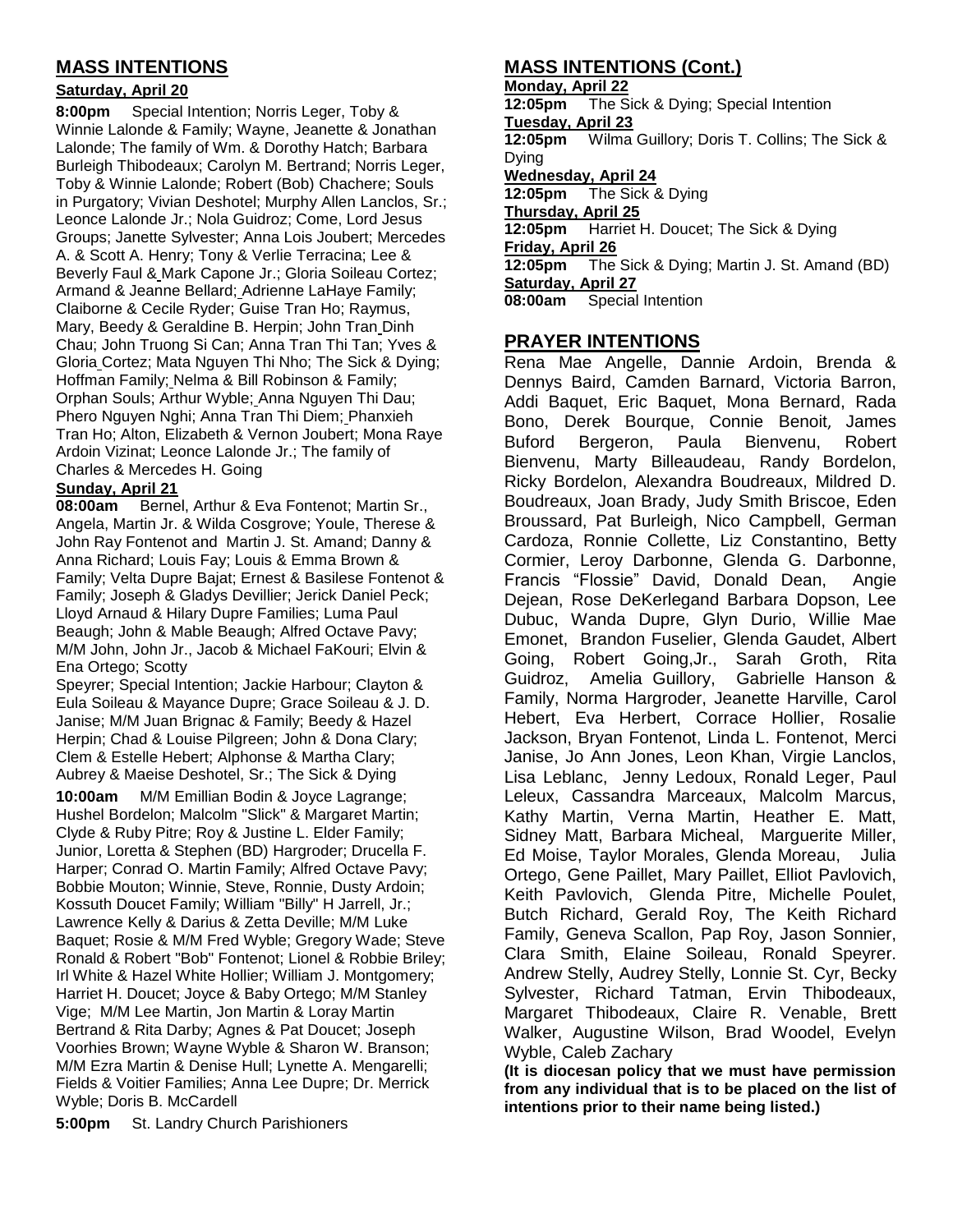#### **ADULT CONFIRMATION**

**Bishop Douglas Deshotel is allowing Pastors to confer the Sacrament of Confirmation on Baptized Catholics who are at least 18 years of age during Mass on Pentecost Sunday. Candidates must meet all the requirements of the Sacrament: if married, be married in the church, attending Mass regularly, and must participate in two sessions of sacramental preparation. Anyone interested should contact the office and leave a message for Msgr. Harrington.** 

#### **ALTAR SOCIETY**

**The Altar Society meets on the second Monday of every month at 5:15pm in Valentin Hall. We are always welcoming New Members to be a part of our mission to assist in beautifying our church for the sacred liturgies. Our next meeting will be on Monday, 05/13! For more information call Yvonne Normand @ 337-308- 3474 or Janis Courvelle @ 337-789-0971.** 

#### **ALTAR SERVERS**

**We are always looking for more young people who desire to serve our Lord in this very important ministry! All Students who have made their 1st Holy Communion through HS are invited to become servers… Parents contact Deacon Joubert for more information.**

#### **MUSIC MINISTRY**

**We are always looking for new voices to enhance our ministry of liturgical music! If you feel called to share your talents in this capacity, call one of our choir directors – JP Poirior (337) 577-6466 or Rafael Henry (337) 739-8173, or call the parish office and someone will get with you!**

#### **KNIGHTS of COLUMBUS**

**The Knights of Columbus, Council #1173 meets on the second Thursday of each month. Call Sean Briley (337) 692-4911 if you are interested in joining.** 

#### **CHURCH FIRES**

**We are all saddened by the news of the intentional burnings of three churches here in St. Landry "Civil" Parish in recent weeks. We will have a second collection at all Masses on the weekend of May 12th. The proceeds will be divided between the three churches. Please be generous!** 

#### **UNPLANNED: The Movie**

**Please make every effort to see and promote the movie** *Unplanned***, which opened in theaters nationwide March 29. This film tells the true story of Abby Johnson, a Planned Parenthood "Employee of the Year" who saw something that made her an ardent pro-life activist. This powerful film has the potential to turn many hearts. In order to win pro-life legislative victories in the state legislatures and Congress, people must see the humanity of the unborn. Please spread the word to your circle of friends and relatives.**

#### **FATHER GARY'S 50TH ANNIVERSARY**

**On Friday June 7th at 6:00 pm Father Gary Schexnayder will offer a Mass of Thanksgiving to observe his 50th anniversary of ordination to the Priesthood of Jesus Christ. Mass will be at St Edmond's Church at 6:00pm. You are welcome to celebrate with Fr. Gary. If you cannot attend please remember the celebration in your prayers. A reception will follow in the St. Edmond's Family Center.**

#### **ENGAGED COUPLES**

**Attend a Catholic Engaged Encounter Weekend. The weekend is open to any engaged couple wanting to prepare for a deeper more meaningful life together in a marriage recognized by the Catholic Church according to its Church law. Upcoming weekend dates are May 24-26, August 2-4. For cost of weekends, other dates, and to learn more, visit our website at www.ceelafayette.org or contact Paul & Carolyn Trahan at (337)254-8947 or (337)898- 9257, or [cee.trahan@gmailcom.](mailto:cee.trahan@gmailcom)**

#### **FRIENDS OF THE BEREAVED**

**Mrs. Carolyn Jarrell on behalf of her family expresses her gratitude to the St. Landry Community for kindness shown at the time of the passing of Mr. Billy Jarrell. "St. Landry has truly been a family to us during our difficult time."**

#### **THANKS!**

**The family of Dewey Cormier would like to thank the church community for their prayers and the food that was sent. Your kindness during this difficult time is greatly appreciated.**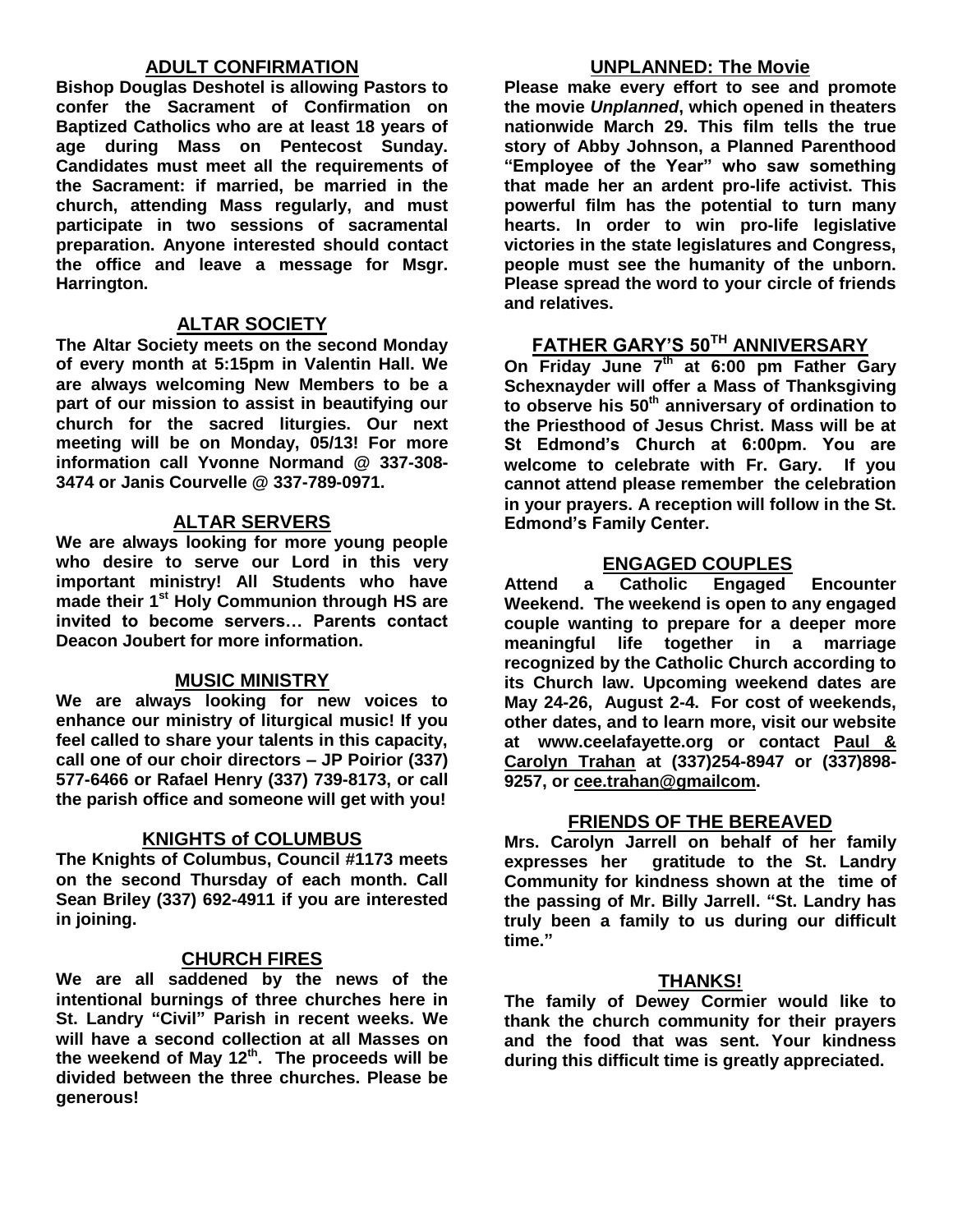#### **EXTRA – ORDINARY MINISTERS**

#### **April 27/28**

**Saturday – 4:00pm Altar Servers:** Mark & Joseph Wilkes **Extra-ordinary Ministers of the Eucharist:**  Regena Stelly, Michelle Naquin, Didier Hargroder, Suzette Ellis, Alice Cormier **Reader:** Charlie Roy

#### **Sunday – 8:00am**

**Altar Servers:** Leigh Labrie, Beau & Ethan Stelly **Extra-ordinary Minister of the Eucharist:** Jane Roth, Rose Mariani, Janice Kidder **Reader:** Dwight & Christine Ledoux **10:00am**

**Altar Servers**: Sam Chachere, Hieu & Jacob Tran **Extra-Ordinary Ministers of the Eucharist:**

Stan Keyes, Joe Blumrich, Carolyn Jarrell, Paul Briley **Reader:** Nancy Briley

#### **5:00pm**

**Altar Servers:** Sarah Ortego

#### **Extra-ordinary Ministers of the Eucharist:**

Carrol Lafleur, Brad Ortego, Mercy Jannice, Jeannie Anding

**Reader:** Irene Soileau

#### **OCS CORNER**

**Students and staff are on Easter break until classes resume on April 29. The OC Athletic Council is sponsoring "Dancing Viking Starz" this Friday, April 26, at 7:00 pm in the Delta Grand. General admission is \$50.**

**Congratulations to high school juniors selected to attend Louisiana Boys and Girls State this summer, Noah LaBruyere and Katie Wagley! Alternates include Myles Lynch, Grant Larcade, Emily Briley, and Lora Charles.** 

**Consider the best gift you could give your child … the gift of a Catholic education at Opelousas Catholic! Learn more by going to [www.OCSvikings.com](http://www.ocsvikings.com/) under Parent Resources and then Admissions. Financial aid may be available to those who qualify. For more information, contact 337-942-5404 ext. 109 during school hours.**